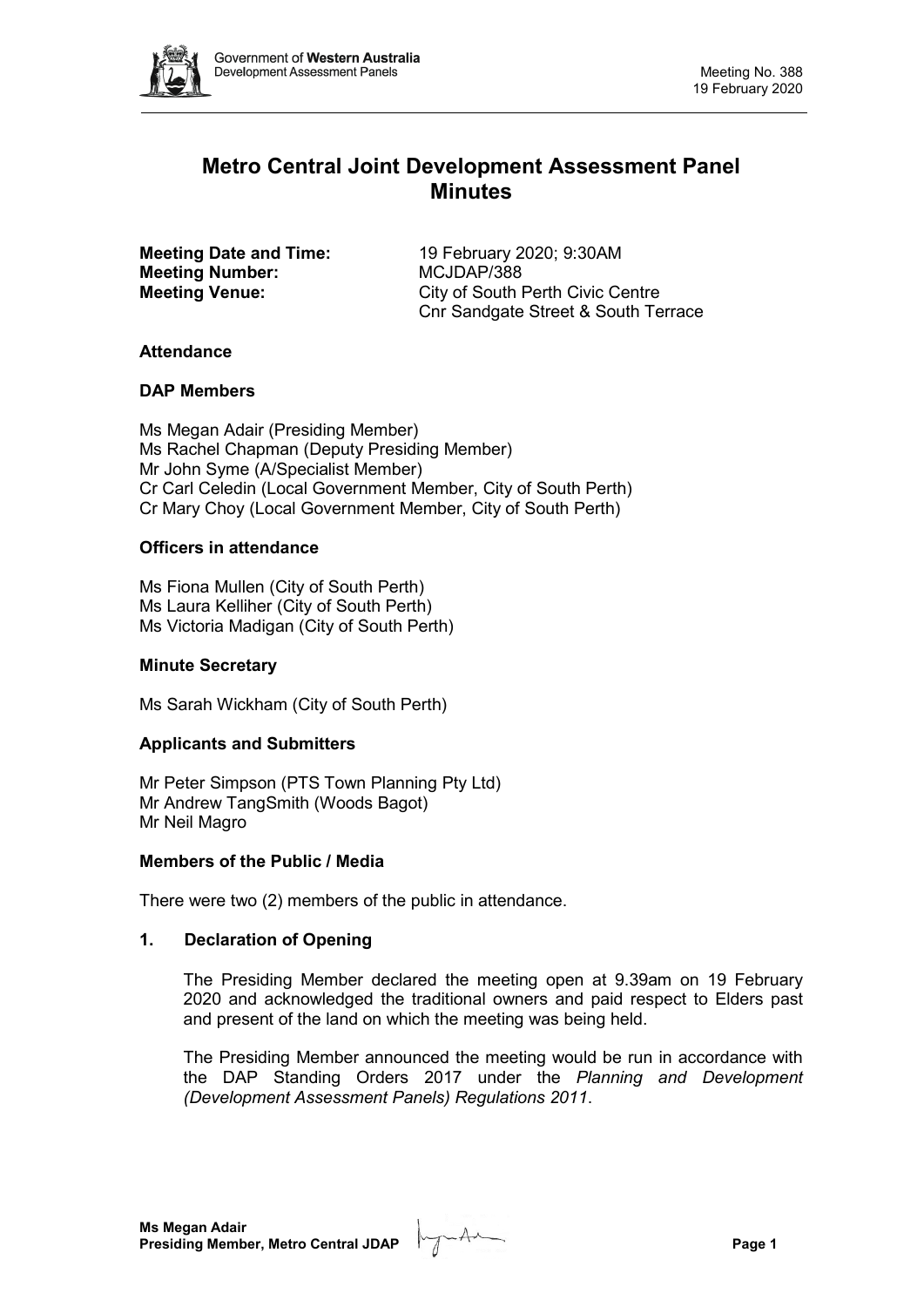

The Presiding Member advised that the meeting is being audio recorded in accordance with Section 5.16 of the DAP Standing Orders 2017 which states *'A person must not use any electronic, visual or audio recording device or instrument to record the proceedings of the DAP meeting unless the Presiding Member has given permission to do so.'* The Presiding Member granted permission for the minute taker to record proceedings for the purpose of the minutes only.

## **2. Apologies**

Nil

## **3. Members on Leave of Absence**

Nil

## **4. Noting of Minutes**

DAP members noted that signed minutes of previous meetings are available on the [DAP website.](https://www.dplh.wa.gov.au/about/development-assessment-panels/daps-agendas-and-minutes)

### **5. Declaration of Due Consideration**

All members declared that they had duly considered the documents.

### **6. Disclosure of Interests**

Nil

## **7. Deputations and Presentations**

- **7.1** Mr Neil Magro addressed the DAP against the application at Item 8.1.
- **7.2** Mr Andrew TangSmith (Woods Bagot) addressed the DAP in support of the application at Item 8.1.
- **7.3** Mr Peter Simpson (PTS Town Planning Pty Ltd) addressed the DAP in support of the application at Item 8.1.

## **8. Form 1 – Responsible Authority Reports – DAP Application**

| 8.1 Property Location:          | Lot 105, No. 69 South Perth Esplanade, South<br>Perth |
|---------------------------------|-------------------------------------------------------|
| <b>Development Description:</b> | 5 Storey Mixed Use Development                        |
| Applicant:                      | PTS Town Planning Pty Ltd                             |
| Owner:                          | Indah Purwitasari Subagijo, Juni Setiawati            |
|                                 | Wonowidjojo, Dewi Kurniawati Subajijo, Ratna          |
|                                 | Puspitasari Subagijo                                  |
| Responsible Authority:          | City of South Perth                                   |
| DAP File No:                    | DAP/19/01683                                          |
|                                 |                                                       |

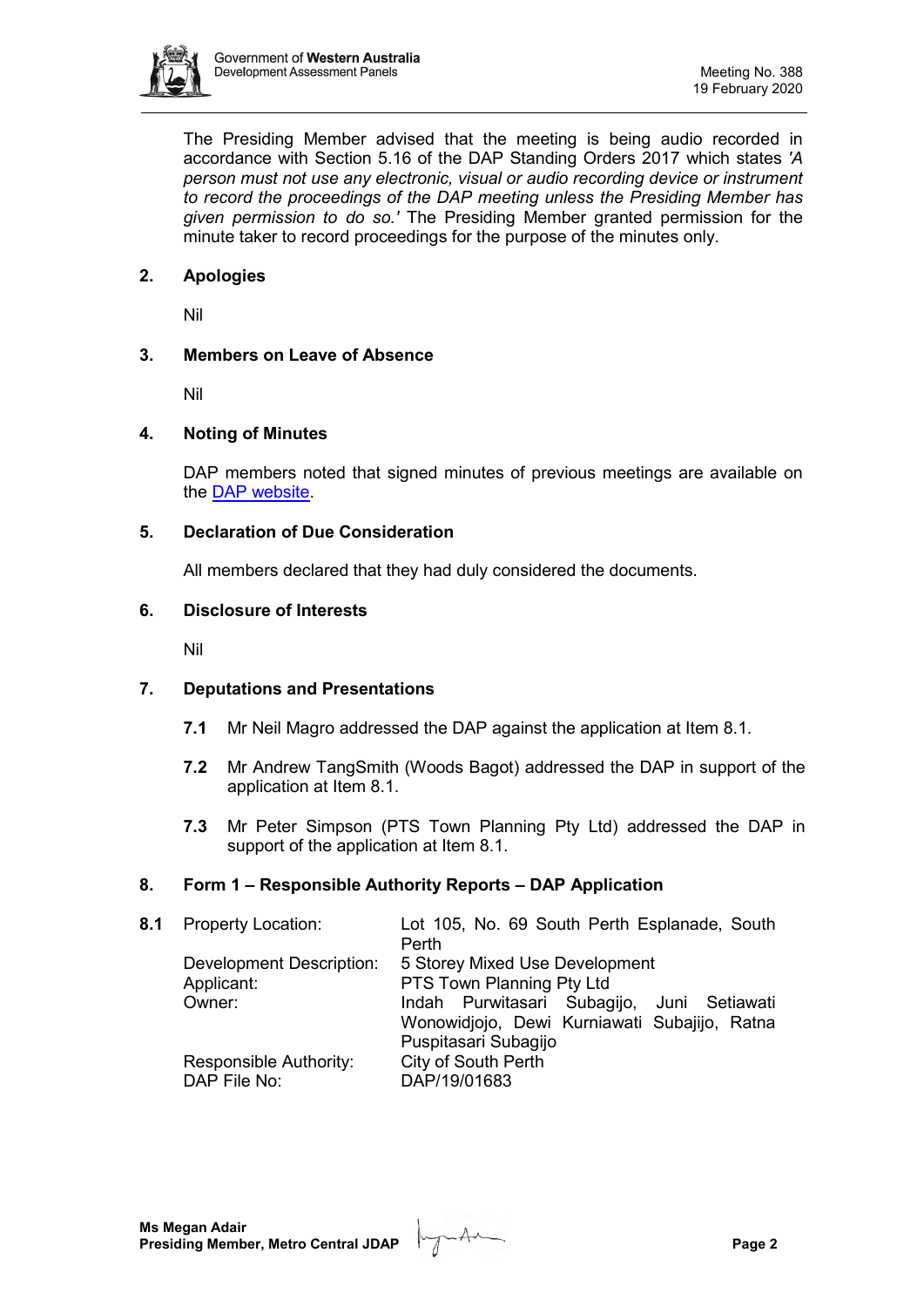

## **REPORT RECOMMENDATION**

### **Moved by:** Ms Rachel Chapman **Seconded by:** Mr John Syme

That the Metro Central Joint Development Assessment Panel resolves to:

1. **Approve** DAP Application reference DAP/19/01683 and accompanying plans Perspective 01 Sheet number 0002 (26.09.2019), Perspective 02 Sheet number 0003 (26.09.2019), Site Plan Sheet number 1100 (26.09.2019), Existing Site Survey Sheet number 1101 (26.09.2019), Shadow Analysis – 21 December Sheet number 1102 (26.09.2019), Shadow Analysis –  $21^{st}$  June Sheet number 1103 (26.09.2019), Shadow Analysis –  $21<sup>st</sup>$  September Sheet number 1104 (26.09.2019), Ground Level Sheet number 2200 (17.12.2019), Level 01 Sheet number 2201 (26.09.19), Level 02 Sheet number 2202 (26.09.2019), Level 03 Sheet number 2203 (26.09.2019), Penthouse Sheet number 2204 (10.12.2019), Roof Sheet number 2205 (10.12.2019), West Elevation Sheet number 1300 (12.12.2019), North Elevation Sheet number 1301 (12.12.2019), East Elevation Sheet number 1302 (17.12.2019), South Elevation Sheet number 1303 (26.09.2019), West Section Sheet number 1304 (10.12.2019), Plot Ratio Calculation Sheet number 1700 (17.12.2019), Area Schedule Sheet number 1701 (17.12.2019), Hydraulic Services Ground Level Rev A (29.10.2019), in accordance with Clause 68 of Schedule 2 (Deemed Provisions) of the *Planning and Development (Local Planning Schemes) Regulations 2015,* and the provisions of the City of South Perth's Town Planning Scheme No. 6, and pursuant to clause 24(1) and 26 of the Metropolitan Region Scheme, subject to the following conditions:

## **Conditions**

- 1. If the development the subject of this approval is not substantially commenced within a period of 3 years after the date of determination, the approval will lapse and be of no further effect. Where an approval has so lapsed no development must be carried out without the further approval of the local government having first been sought and obtained.
- 2. This approval does not pertain to the erection, placement and display of any advertisements. A separate application is to be submitted and development approval is to be obtained for any proposed advertisements that are not exempt from requiring development approval of the local government.

#### Building Design

- 3. Prior to the submission of a building permit application, a Detailed Material Schedule for all external finishes to the development must be submitted to, and approved in writing by, the City of South Perth, on the advice of the City's Design Review Panel. The approved Schedule shall be incorporated into all relevant building permit applications and prior to the submission of the occupancy permit application, these materials shall have been used and installed in the development.
- 4. The ground floor façades of the development shall not include any security grilles or other security devices, unless otherwise authorised by the City of South Perth.

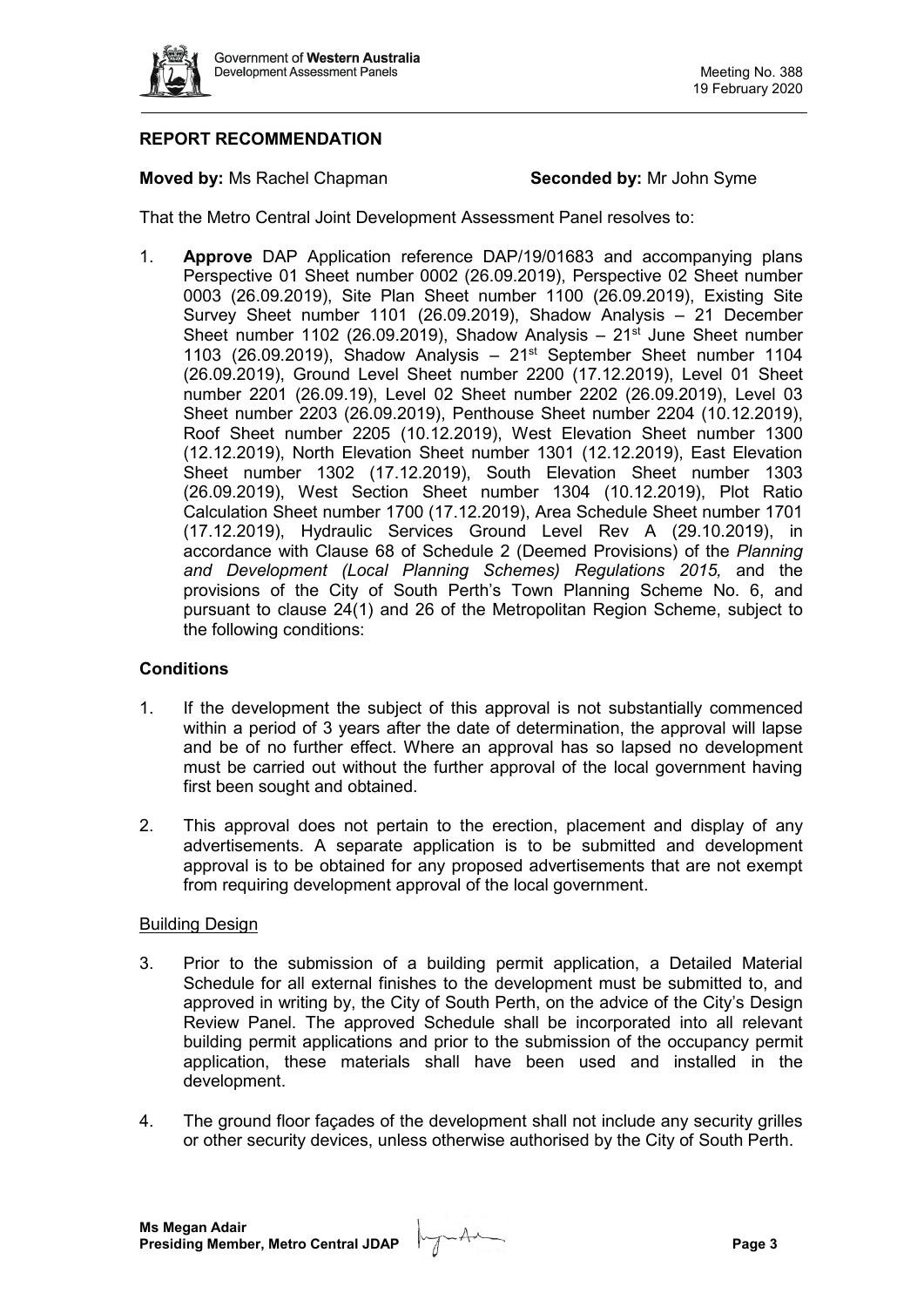

#### Construction Management

5. Prior to the submission of a building permit application or a demolition permit application, or the commencement of development, whichever is earlier, a Construction Management Plan must be submitted to, and approved in writing by, the City of South Perth. The approved Plan shall be implemented and adhered to all times, unless otherwise approved by the City of South Perth.

## Landscaping

- 6. Prior to the submission of a building permit application, an amended Detailed Landscaping Plan for the development site and the street verge, consisting of Hardscape Plans and Softscape (Planting) Plans, must be submitted to, and approved in writing by, the City of South Perth, on the advice of the City's Design Review Panel.
- 7. Prior to the submission of an occupancy permit application, landscaping areas shall be installed in accordance with the approved Detailed Landscaping Plans. All landscaping areas shall be maintained thereafter to the satisfaction of the City of South Perth.

## Land Use

- 8. The two commercial floor spaces on the ground floor marked 'F & B' are approved as Café/ Restaurant.
- 9. Prior to the submission of an occupancy permit application, a comprehensive Management Plan for the serviced apartments must be submitted to, and approved by, the City of South Perth. The plan should outline matters relevant to the functioning of the service apartments such as the following:
	- i. Duration of stay, number of guests and check in and departure procedures.
	- ii. Control of noise and other disturbances.
	- iii. Complaints management procedure.
	- iv. The use and on-going maintenance of all common property and common facilities.
	- v. Security of guests, residents and visitors.
	- vi. Control of anti-social behaviour and potential conflict between the shortterm and long-term residents.
	- vii. Vehicle parking management.

The approved plan must be distributed to nearby landowners and occupiers for information purposes.

10. The Management Plan shall be implemented and adhered to at all times, unless otherwise approved by the City of South Perth, to the satisfaction of the City of South Perth.

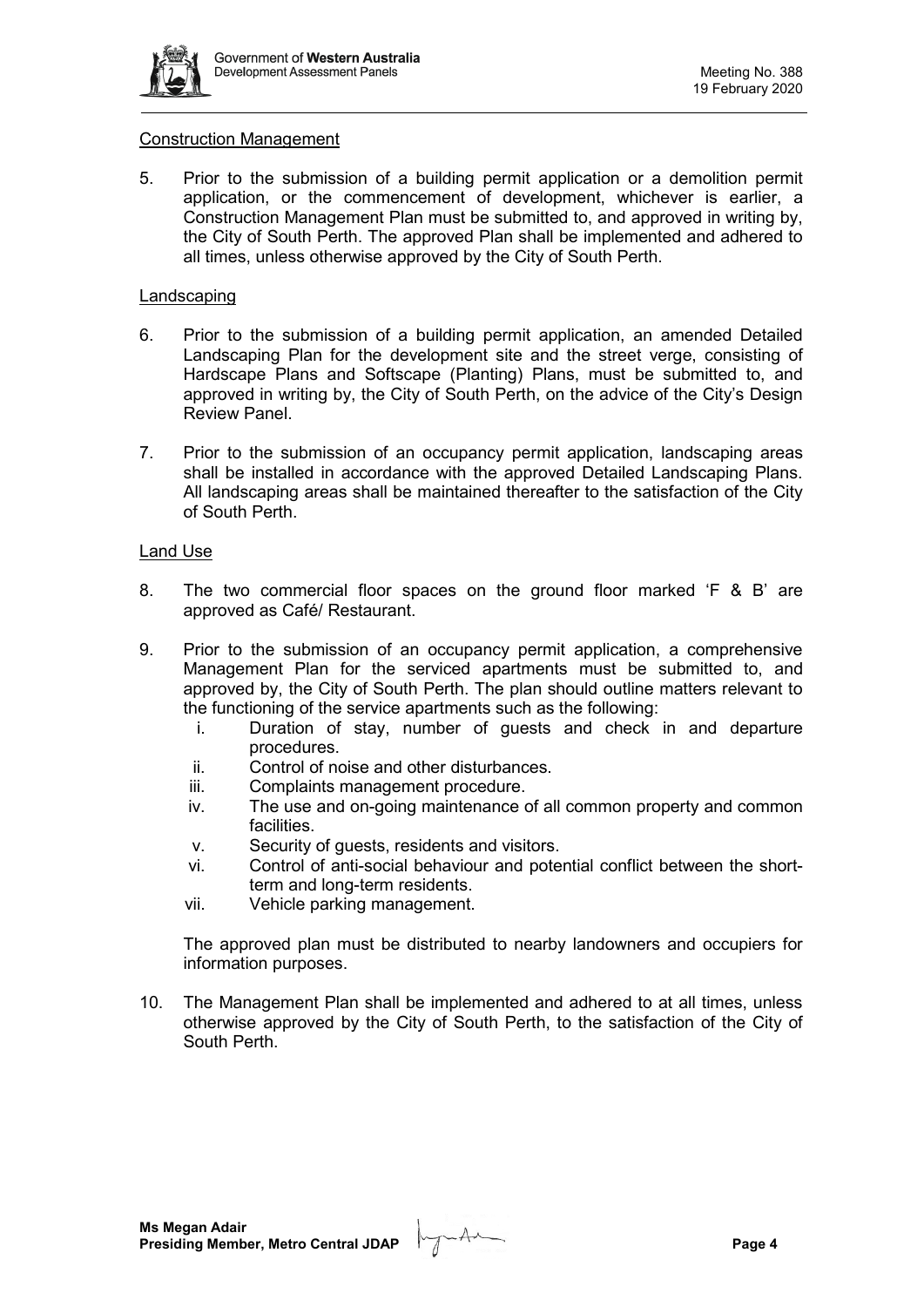

#### Livable Housing Design Guidelines

11. Prior to the submission of a building permit application, certification completed by a Livable Housing Australia assessor confirming that the detailed design of the 'Liveable Homes' dwelling is compliant with the 'Silver Level' of the 'Livable Housing Design Guidelines' produced by Livable Housing Australia, must be submitted to, and approved in writing by, the City of South Perth. Prior to the submission of an occupancy permit application, all required design features shall be installed and operational.

#### Noise

- 12. Prior to the submission of a building permit application, the applicant is to submit a report or statement detailing how recommendations within the acoustic report by Marshall Day Acoustics (dated 3 October 2019), and that of any further studies, have been addressed and implemented accordingly. Where relevant, any measures shall be reflected in development plans submitted with a building permit application, to the satisfaction of the City of South Perth.
- 13. Prior to the submission of a building permit application, (relevant to the construction of the affected components of the building), an Acoustic Report, completed by a suitably qualified acoustic engineer, and demonstrating that potential noise from the proposed development will comply with the *Environmental Protection (Noise) Regulations 1997*, must be submitted to, and approved in writing by, the City of South Perth. The approved Acoustic Report, including any specifications, requirements and recommendations cited in the report plus any additional requirements by the City of South Perth, shall be implemented and adhered to all times, including being incorporated into the building permit application documentation, to the satisfaction of the City of South Perth.

## Parking

- 14. The allocation of car and bicycle parking shall be allocated as follows, to the satisfaction of the City of South Perth:
	- i. Minimum 8 car bays for the occupants of all three-bedroom and four bedroom residential dwellings.
	- ii. Minimum 1 visitor car bays for visitors to the residential component of the development.
	- iii. Minimum 2 car bays for the serviced apartments components of the development.
	- iv. Minimum 3 car bays for the non-residential components of the development.
	- v. Minimum of 2 of the car bays provided for the non-residential components of the development being provided for visitors to the nonresidential component of the development.
	- vi. Minimum 2 bicycle bays for the occupants of all residential dwellings.
	- vii. Minimum 1 visitor bicycle bays for visitors to the residential component of the development.
	- viii. Minimum 5 bicycle bays for the non-residential component of the development.
	- ix. Minimum 1 secure clothes locker within a publically accessible end-of-trip facility.

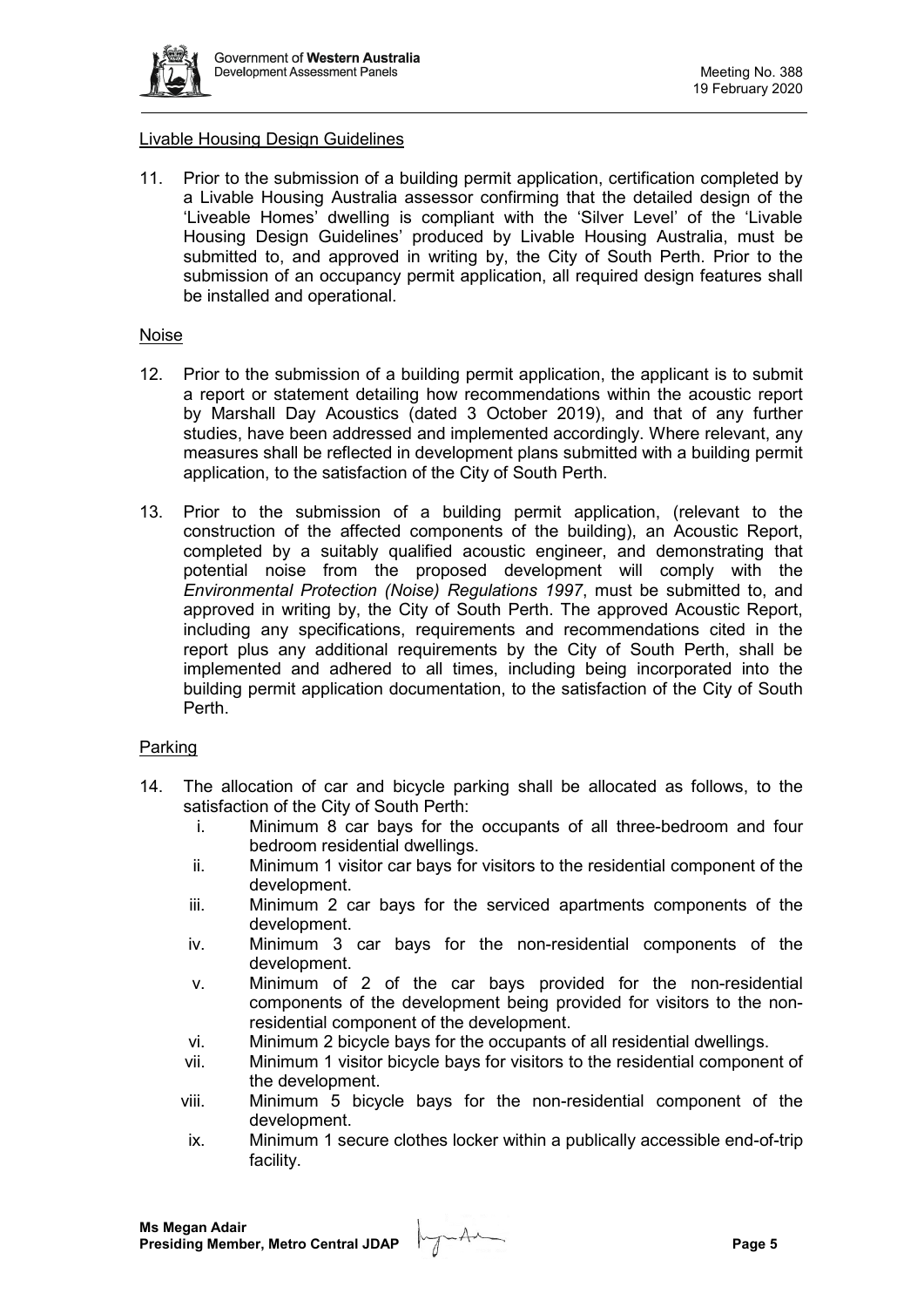

x. Minimum 1 unisex end-of-trip shower facilities within a publically accessible end-of-trip facility.

If the development becomes subject to a Strata Plan and car parking is bundled with the dwellings, the allocation of car parking on the approved Strata Plan shall be consistent with this allocation, to the satisfaction of the City of South Perth.

- 15. Prior to the submission of an occupancy permit application, the applicant shall install a wall mounted bicycle rack within two of the three ground floor storerooms, to the satisfaction of the City of South Perth. This revision shall be prepared to the satisfaction of the City of South Perth and incorporated into the plans submitted as part of the relevant building permit application
- 16. Prior to the submission of a building permit application, a Parking and Access Management Plan for residents, staff and visitors of the building, must be submitted to, and approved in writing by, the City of South Perth. The approved Plan shall be implemented and adhered to all times, unless otherwise approved by the City of South Perth.
- 17. Prior to the submission of an occupancy permit application, all bicycle parking and associated end-of-trip facilities shall be installed and operational. The provision of bicycle parking bays, associated bicycle infrastructure and end-of-trip facilities (including shower and clothes locker) for residents, staff and visitors shall be provided as indicated on the approved development plans and retained in perpetuity and maintained for the life of the development, to the satisfaction of the City of South Perth.
- 18. Prior to the submission of a building permit application, certification confirming that the design of all parking areas, including the car parking bays, loading bays, disabled bays, vehicle accessways, manoeuvring and circulation areas and bicycle bays are compliant with Australian Standards AS2890.1, AS2890.3 and the approved plans, must be submitted to, and approved in writing by, the City of South Perth. Prior to the submission of an occupancy permit application, certification confirming the constructed design and markings of all parking areas are compliant with Australian Standards AS2890.1, AS2890.3 and the approved plans, must be submitted to, and approved in writing by, the City of South Perth. This certification shall include a parking facility design using the B99 standard single turn swept path vehicle template in accordance with Australian Standard AS2890.1/2004 and AS/NZS 1428 for the dimensions of all vehicle access/egress entrances, ramps, circulation areas and avoidance of blind isles in areas open to the public, prepared to the satisfaction of the City of South Perth.
- 19. Prior to the issue of an occupancy permit, an electronic communication system linked to each occupier of the building shall be located at the security barrier to visitor parking bays, to the satisfaction of the City of South Perth.
- 20. The height of any wall, fence or other structure shall be no higher than 0.75 metres within 1.5 metres of where any driveway meets any public street, to the satisfaction of the City of South Perth

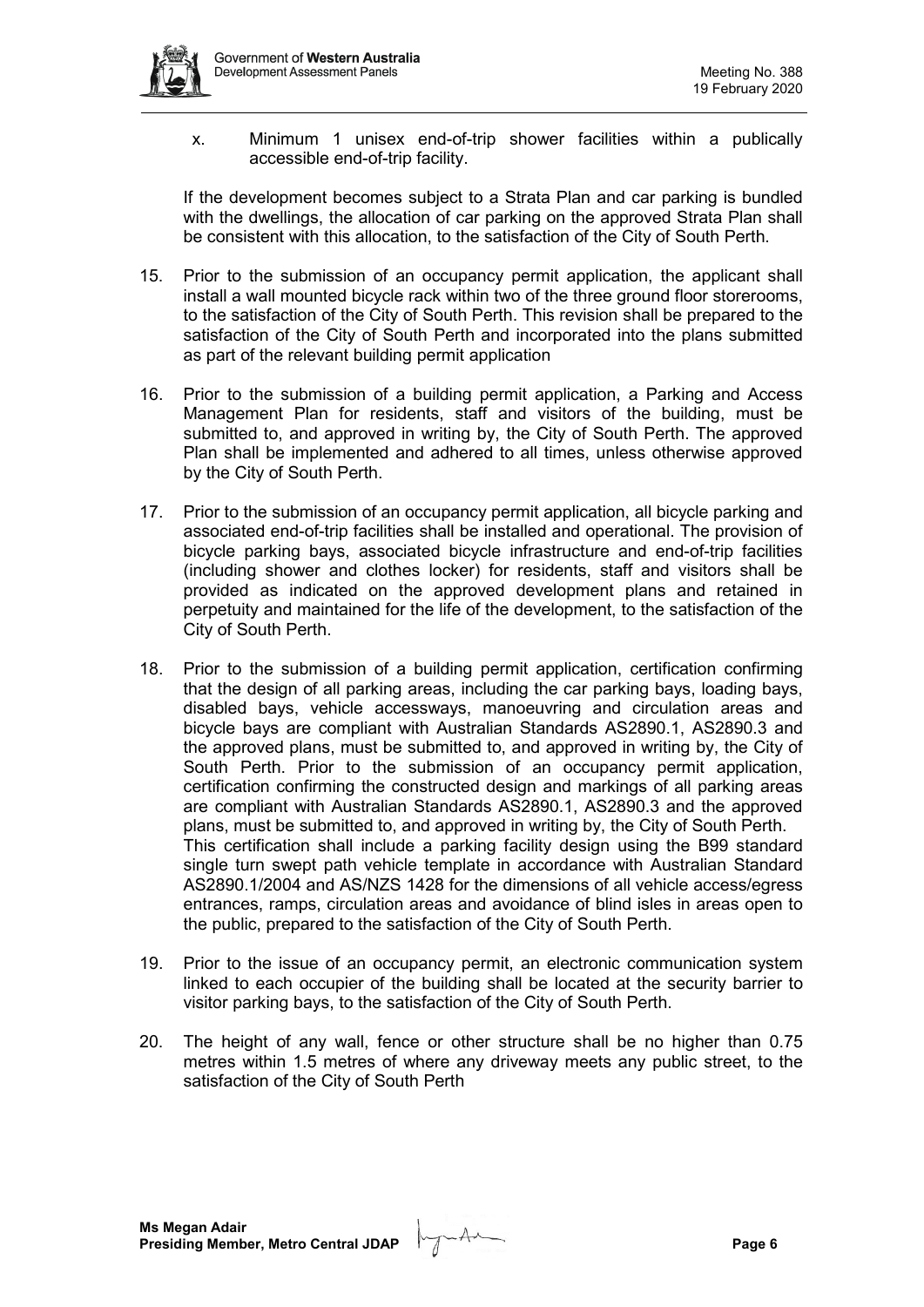

## Public Art

21. Prior to the submission of a building permit application, a Public Art Concept for the subject development or alternatively a contribution to public art within the vicinity of the development, to the value of 1.0% of the construction value, must be submitted to, and approved in writing by, the City of South Perth. Prior to the submission of an occupancy permit application, the approved Concept shall be implemented and maintained thereafter, to the satisfaction of the City of South Perth.

### Public Realm Works

- 22. Prior to the submission of an occupancy permit application, the owner/applicant shall remove all existing crossovers, reinstate the verge and kerbing and construct the new crossovers / vehicle accessways between the road and the property boundary in accordance with the approved plans (with works on Crown land at the owner's expense), to the satisfaction of the City of South Perth.
- 23. Prior to the submission of an occupancy permit application, the owner/applicant shall prepare and have approved to the satisfaction of the City of South Perth, an LED lighting plan addressing:<br>i. Carpark lighting - LEI
	- Carpark lighting LED lighting to the satisfaction of the City;
	- ii. Amenity All external lighting positioned so as not to adversely affect the amenity of the locality in accordance with Australian Standard AS/NZ 4282- 1997;
	- iii. Standard Any outside lighting should meet Australia Standards AS 4282-1997 for the control of obstructive effects of outdoor lighting and must not spill into any residential premises;
	- iv. Canopies Exterior lighting shall be provided under all awnings, along footpaths and walkways and at all entry locations.

## Revised Plans

- 24. Prior to the submission of a building permit application, revised plans shall be prepared incorporating the following amendments:
	- i. The corner of the 'Winter Alfresco" and corner of the 'F & B' tenancy  $(98m<sup>2</sup>)$  shall be wholly contained within the lot property boundaries.

The revisions shall be prepared to the satisfaction of the City of South Perth and incorporated into the plans submitted as part of the relevant building permit application.

#### **Sustainability**

25. The development is to achieve a 4 Star Green Star rating or the equivalent under another formally recognised ecologically sustainable rating system. At the building permit stage, the applicant is to submit a secondary sustainability report confirming the final green star strategy (or equivalent) that will quide the construction stage of the development and beyond; this report shall clearly demonstrate that a 4 Star Green Star rating or equivalent sustainable design rating is to be achieved for the development. Where relevant, elements of the sustainability report and strategy should clearly be reflected in documentation and plans submitted with the building permit application. All sustainable design features proposed in the development shall be implemented.

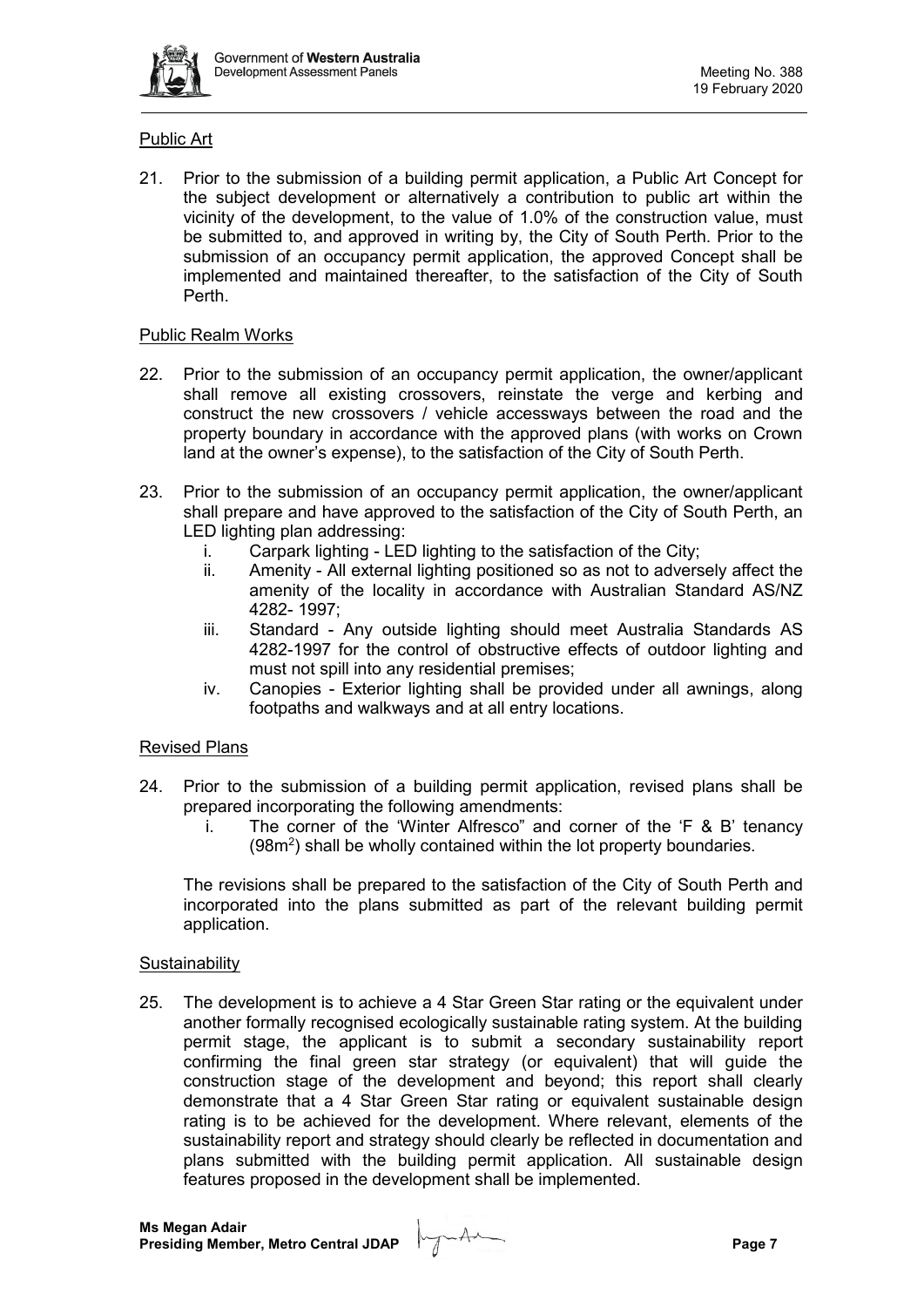

#### Utilities and Facilities

- 26. External fixtures, such as air-conditioning infrastructure, shall be integrated into the design of the building so as to not be visually obtrusive when viewed from the street and to protect the visual amenity of residents in neighbouring properties, to the satisfaction of the City of South Perth.
- 27. External clothes drying facilities shall be screened from view from the street or any other public place.

#### Waste Management

28. The Waste Management Plan, prepared by Encycle Consulting, dated 28 January 2020 must be implemented and adhered to all times, unless otherwise approved by the City of South Perth.

### Water Management

- 29. In accordance with correspondence from Department of Biodiversity, Conservation and Attractions (DCBA), dated 24 January 2020 the following conditions are to be satisfied by the applicant:
	- i. At least thirty (30) days prior to the submission of an application for a building permit, the applicant shall submit a Stormwater Management Plan to the City of South Perth, on advice from the Department of Biodiversity, Conservation and Attractions.
	- ii. In the event that any dewatering is required during the construction works, the applicant shall submit a Dewatering Management Plan to the satisfaction of the Department of Biodiversity, Conversation and Attractions.

These conditions are to be met to the satisfaction of the City of South Perth on the advice of the DCBA.

## **Advice Notes**

- 1. If an applicant or owner is aggrieved by this determination there is a right of review by the State Administrative Tribunal in accordance with the *Planning and Development Act 2005* Part 14. An application must be made within 28 days of the determination.
- 2. This is a notice of determination on application for development approval issued in accordance the Planning and Development Act 2005, the Planning and Development (Local Planning Schemes) Regulations 2015, the City of South Perth Town Planning Scheme No. 6, and related policies. It is not a building permit or an approval to carry out development under any other law. It is the responsibility of the applicant/owner to obtain any other necessary approvals, consents and licenses required under any other law, and to commence and carry out development in accordance with all relevant laws.

All other advice notes will be included in a separate letter to the applicant from the City of South Perth.

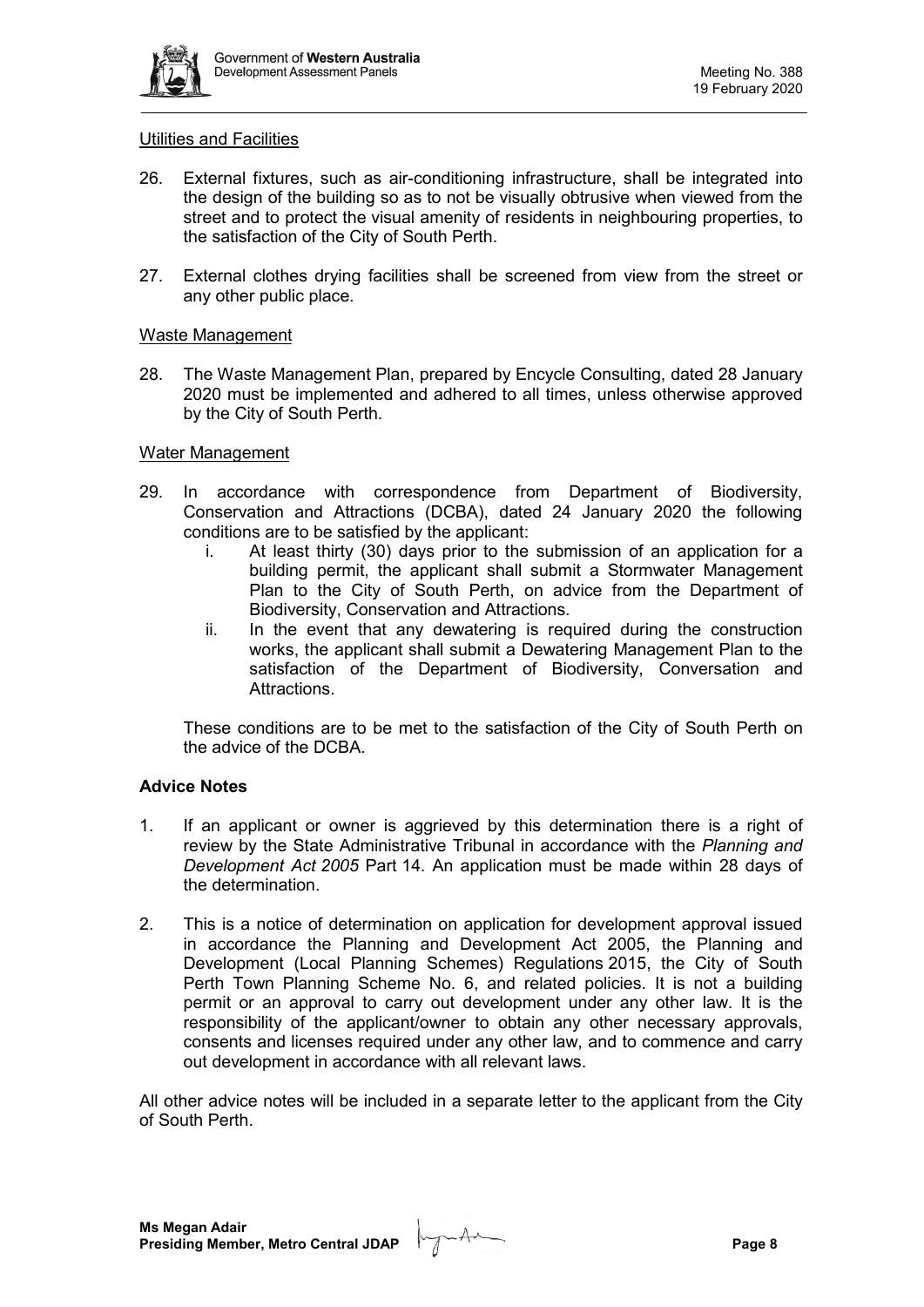

## **AMENDING MOTION**

**Moved by: Ms Rachel Chapman <b>Seconded by:** Mr Carl Celedin

*The following amendments were made en bloc:* 

(i) A new condition be inserted before Condition 9, and the remaining conditions be renumbered accordingly, to read as follows:

## **The three serviced apartments, comprising the two apartments on level 1 and one apartment on level 2, are approved as 'Serviced Apartments' (Tourist Accommodation).**

**REASON:** Condition 9 appropriately references the mandated non-residential plot ratio requirement being implemented through the serviced apartments being included in the development to fulfil the requirement of the Scheme and is to ensure that they are not used as multiple dwellings.

(ii) That Condition 12 and Condition 13 be deleted, a new Condition 13 inserted, and remaining conditions be renumbered accordingly, to read as follows:

**Prior to the submission of a building permit application, the applicant is to submit a report or statement detailing how recommendations within the acoustic report by Marshall Day Acoustics (dated 3 October 2019), and any further studies, have been addressed and implemented accordingly; in particular demonstrating that potential noise from the proposed development will comply with the** *Environmental Protection (Noise) Regulations 1997***. Where relevant, any measures shall be reflected in development plans submitted with a building permit application, to the satisfaction of the City of South Perth.**

**REASON:** Amalgamates Conditions 12 and 13 removing any overlapping requirements whilst addressing the two matters as they relate to implementing the acoustic report recommendations and compliance with the Environmental Protection (Noise) Regulations.

## **The Amending Motion was put and CARRIED UNANIMOUSLY.**

#### **REPORT RECOMMENDATION (AS AMENDED)**

That the Metro Central Joint Development Assessment Panel resolves to:

1. **Approve** DAP Application reference DAP/19/01683 and accompanying plans Perspective 01 Sheet number 0002 (26.09.2019), Perspective 02 Sheet number 0003 (26.09.2019), Site Plan Sheet number 1100 (26.09.2019), Existing Site Survey Sheet number 1101 (26.09.2019), Shadow Analysis – 21 December Sheet number 1102 (26.09.2019), Shadow Analysis  $-21<sup>st</sup>$  June Sheet number 1103 (26.09.2019), Shadow Analysis –  $21<sup>st</sup>$  September Sheet number 1104 (26.09.2019), Ground Level Sheet number 2200 (17.12.2019), Level 01 Sheet number 2201 (26.09.19), Level 02 Sheet number 2202 (26.09.2019), Level 03 Sheet number 2203 (26.09.2019), Penthouse Sheet number 2204 (10.12.2019), Roof Sheet number 2205 (10.12.2019), West Elevation Sheet number 1300 (12.12.2019), North Elevation Sheet number 1301 (12.12.2019), East Elevation Sheet number 1302 (17.12.2019), South Elevation Sheet number 1303

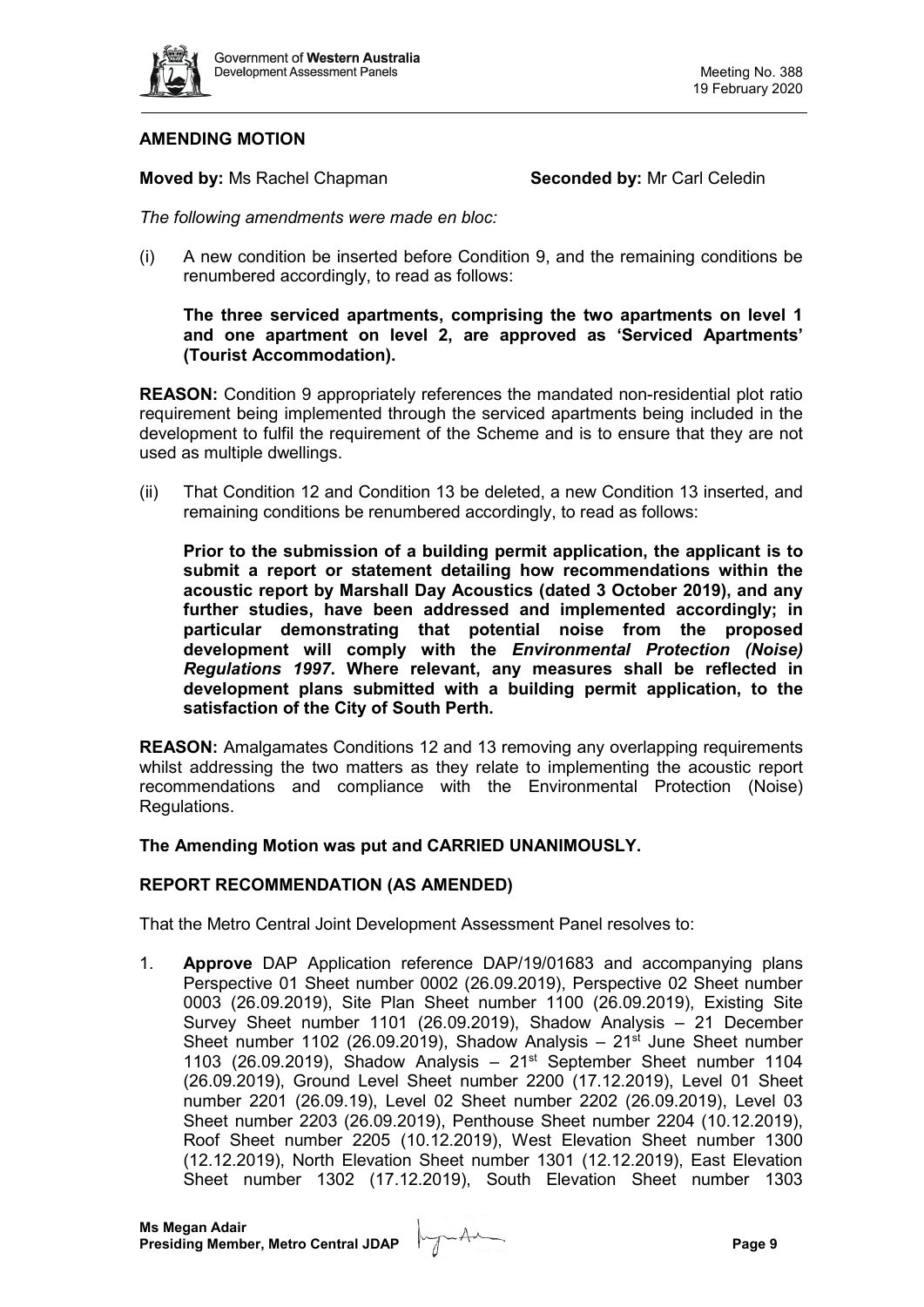

(26.09.2019), West Section Sheet number 1304 (10.12.2019), Plot Ratio Calculation Sheet number 1700 (17.12.2019), Area Schedule Sheet number 1701 (17.12.2019), Hydraulic Services Ground Level Rev A (29.10.2019), in accordance with Clause 68 of Schedule 2 (Deemed Provisions) of the *Planning and Development (Local Planning Schemes) Regulations 2015,* and the provisions of the City of South Perth's Town Planning Scheme No. 6, and pursuant to clause 24(1) and 26 of the Metropolitan Region Scheme, subject to the following conditions:

## **Conditions**

- 1. If the development the subject of this approval is not substantially commenced within a period of 3 years after the date of determination, the approval will lapse and be of no further effect. Where an approval has so lapsed no development must be carried out without the further approval of the local government having first been sought and obtained.
- 2. This approval does not pertain to the erection, placement and display of any advertisements. A separate application is to be submitted and development approval is to be obtained for any proposed advertisements that are not exempt from requiring development approval of the local government.

## Building Design

- 3. Prior to the submission of a building permit application, a Detailed Material Schedule for all external finishes to the development must be submitted to, and approved in writing by, the City of South Perth, on the advice of the City's Design Review Panel. The approved Schedule shall be incorporated into all relevant building permit applications and prior to the submission of the occupancy permit application, these materials shall have been used and installed in the development.
- 4. The ground floor façades of the development shall not include any security grilles or other security devices, unless otherwise authorised by the City of South Perth.

#### Construction Management

5. Prior to the submission of a building permit application or a demolition permit application, or the commencement of development, whichever is earlier, a Construction Management Plan must be submitted to, and approved in writing by, the City of South Perth. The approved Plan shall be implemented and adhered to all times, unless otherwise approved by the City of South Perth.

#### Landscaping

6. Prior to the submission of a building permit application, an amended Detailed Landscaping Plan for the development site and the street verge, consisting of Hardscape Plans and Softscape (Planting) Plans, must be submitted to, and approved in writing by, the City of South Perth, on the advice of the City's Design Review Panel.

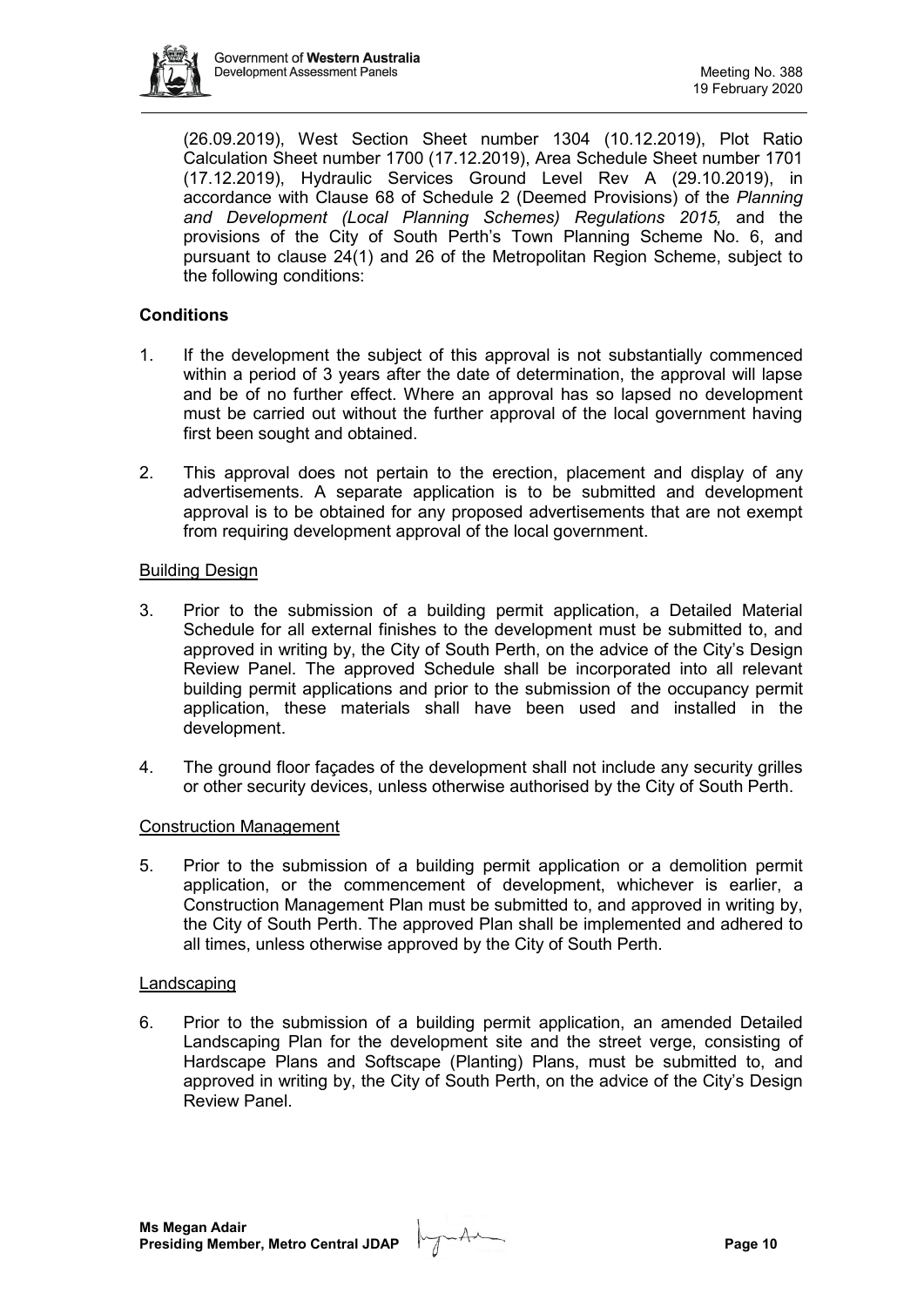

7. Prior to the submission of an occupancy permit application, landscaping areas shall be installed in accordance with the approved Detailed Landscaping Plans. All landscaping areas shall be maintained thereafter to the satisfaction of the City of South Perth.

## Land Use

- 8. The two commercial floor spaces on the ground floor marked 'F & B' are approved as Café/ Restaurant.
- 9. The three serviced apartments, comprising the two apartments on level 1 and one apartment on level 2, are approved as 'Serviced Apartments' (Tourist Accommodation).
- 10. Prior to the submission of an occupancy permit application, a comprehensive Management Plan for the serviced apartments must be submitted to, and approved by, the City of South Perth. The plan should outline matters relevant to the functioning of the service apartments such as the following:
	- i. Duration of stay, number of guests and check in and departure procedures.
	- ii. Control of noise and other disturbances.
	- iii. Complaints management procedure.
	- iv. The use and on-going maintenance of all common property and common facilities.
	- v. Security of guests, residents and visitors.
	- vi. Control of anti-social behaviour and potential conflict between the shortterm and long-term residents.
	- vii. Vehicle parking management.

The approved plan must be distributed to nearby landowners and occupiers for information purposes.

11. The Management Plan shall be implemented and adhered to at all times, unless otherwise approved by the City of South Perth, to the satisfaction of the City of South Perth.

#### Livable Housing Design Guidelines

12. Prior to the submission of a building permit application, certification completed by a Livable Housing Australia assessor confirming that the detailed design of the 'Liveable Homes' dwelling is compliant with the 'Silver Level' of the 'Livable Housing Design Guidelines' produced by Livable Housing Australia, must be submitted to, and approved in writing by, the City of South Perth. Prior to the submission of an occupancy permit application, all required design features shall be installed and operational.

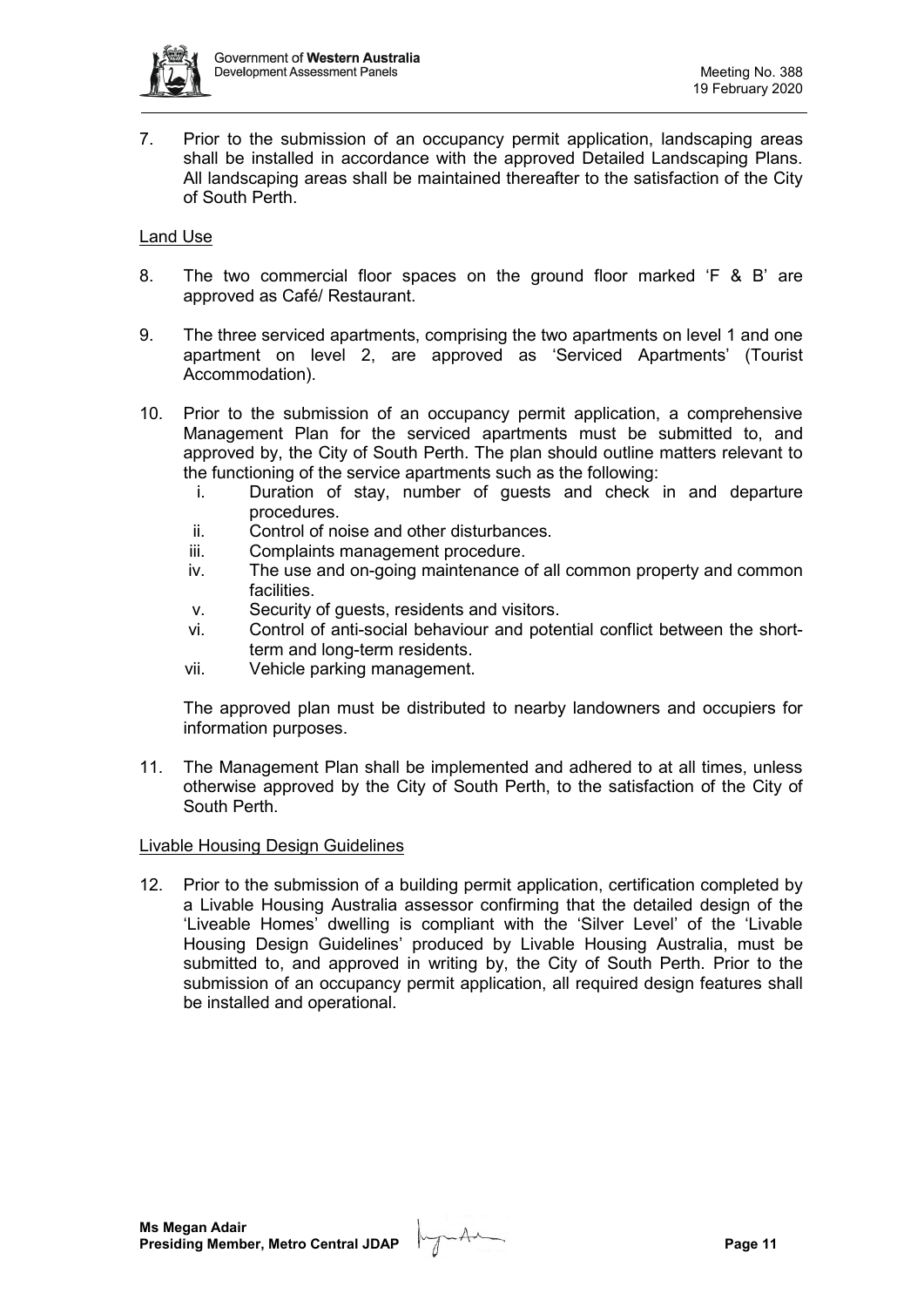

### Noise

13. Prior to the submission of a building permit application, the applicant is to submit a report or statement detailing how recommendations within the acoustic report by Marshall Day Acoustics (dated 3 October 2019), and any further studies, have been addressed and implemented accordingly; in particular demonstrating that potential noise from the proposed development will comply with the *Environmental Protection (Noise) Regulations 1997*. Where relevant, any measures shall be reflected in development plans submitted with a building permit application, to the satisfaction of the City of South Perth.

### **Parking**

- 14. The allocation of car and bicycle parking shall be allocated as follows, to the satisfaction of the City of South Perth:
	- i. Minimum 8 car bays for the occupants of all three-bedroom and four bedroom residential dwellings.
	- ii. Minimum 1 visitor car bays for visitors to the residential component of the development.
	- iii. Minimum 2 car bays for the serviced apartments components of the development.
	- iv. Minimum 3 car bays for the non-residential components of the development.
	- v. Minimum of 2 of the car bays provided for the non-residential components of the development being provided for visitors to the nonresidential component of the development.
	- vi. Minimum 2 bicycle bays for the occupants of all residential dwellings.
	- vii. Minimum 1 visitor bicycle bays for visitors to the residential component of the development.
	- viii. Minimum 5 bicycle bays for the non-residential component of the development.
	- ix. Minimum 1 secure clothes locker within a publically accessible end-of-trip facility.
	- x. Minimum 1 unisex end-of-trip shower facilities within a publically accessible end-of-trip facility.

If the development becomes subject to a Strata Plan and car parking is bundled with the dwellings, the allocation of car parking on the approved Strata Plan shall be consistent with this allocation, to the satisfaction of the City of South Perth.

- 15. Prior to the submission of an occupancy permit application, the applicant shall install a wall mounted bicycle rack within two of the three ground floor storerooms, to the satisfaction of the City of South Perth. This revision shall be prepared to the satisfaction of the City of South Perth and incorporated into the plans submitted as part of the relevant building permit application
- 16. Prior to the submission of a building permit application, a Parking and Access Management Plan for residents, staff and visitors of the building, must be submitted to, and approved in writing by, the City of South Perth. The approved Plan shall be implemented and adhered to all times, unless otherwise approved by the City of South Perth.

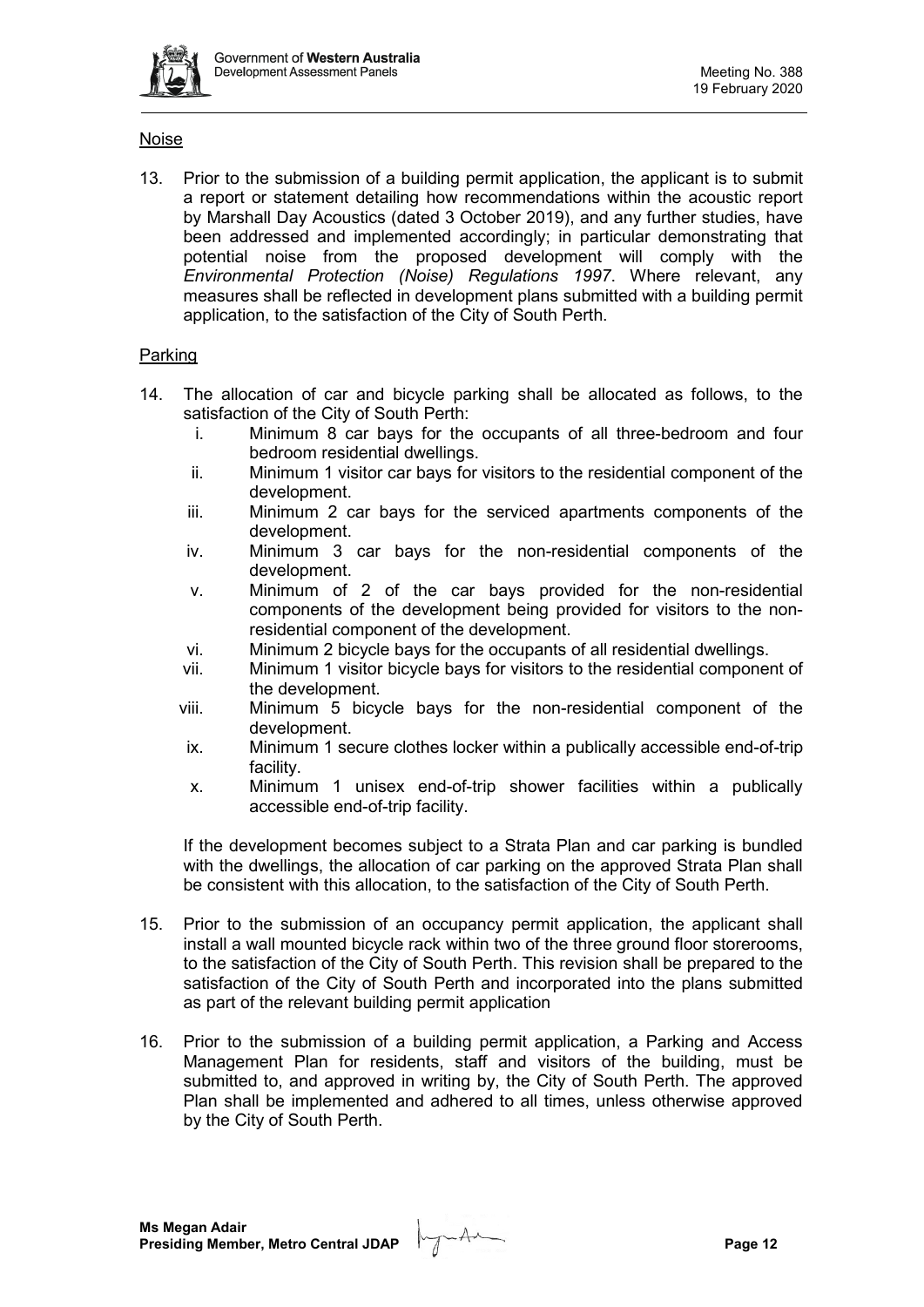

- 17. Prior to the submission of an occupancy permit application, all bicycle parking and associated end-of-trip facilities shall be installed and operational. The provision of bicycle parking bays, associated bicycle infrastructure and end-of-trip facilities (including shower and clothes locker) for residents, staff and visitors shall be provided as indicated on the approved development plans and retained in perpetuity and maintained for the life of the development, to the satisfaction of the City of South Perth.
- 18. Prior to the submission of a building permit application, certification confirming that the design of all parking areas, including the car parking bays, loading bays, disabled bays, vehicle accessways, manoeuvring and circulation areas and bicycle bays are compliant with Australian Standards AS2890.1, AS2890.3 and the approved plans, must be submitted to, and approved in writing by, the City of South Perth. Prior to the submission of an occupancy permit application, certification confirming the constructed design and markings of all parking areas are compliant with Australian Standards AS2890.1, AS2890.3 and the approved plans, must be submitted to, and approved in writing by, the City of South Perth. This certification shall include a parking facility design using the B99 standard single turn swept path vehicle template in accordance with Australian Standard AS2890.1/2004 and AS/NZS 1428 for the dimensions of all vehicle access/egress entrances, ramps, circulation areas and avoidance of blind isles in areas open to the public, prepared to the satisfaction of the City of South Perth.
- 19. Prior to the issue of an occupancy permit, an electronic communication system linked to each occupier of the building shall be located at the security barrier to visitor parking bays, to the satisfaction of the City of South Perth.
- 20. The height of any wall, fence or other structure shall be no higher than 0.75 metres within 1.5 metres of where any driveway meets any public street, to the satisfaction of the City of South Perth

## Public Art

21. Prior to the submission of a building permit application, a Public Art Concept for the subject development or alternatively a contribution to public art within the vicinity of the development, to the value of 1.0% of the construction value, must be submitted to, and approved in writing by, the City of South Perth. Prior to the submission of an occupancy permit application, the approved Concept shall be implemented and maintained thereafter, to the satisfaction of the City of South Perth.

## Public Realm Works

22. Prior to the submission of an occupancy permit application, the owner/applicant shall remove all existing crossovers, reinstate the verge and kerbing and construct the new crossovers / vehicle accessways between the road and the property boundary in accordance with the approved plans (with works on Crown land at the owner's expense), to the satisfaction of the City of South Perth.

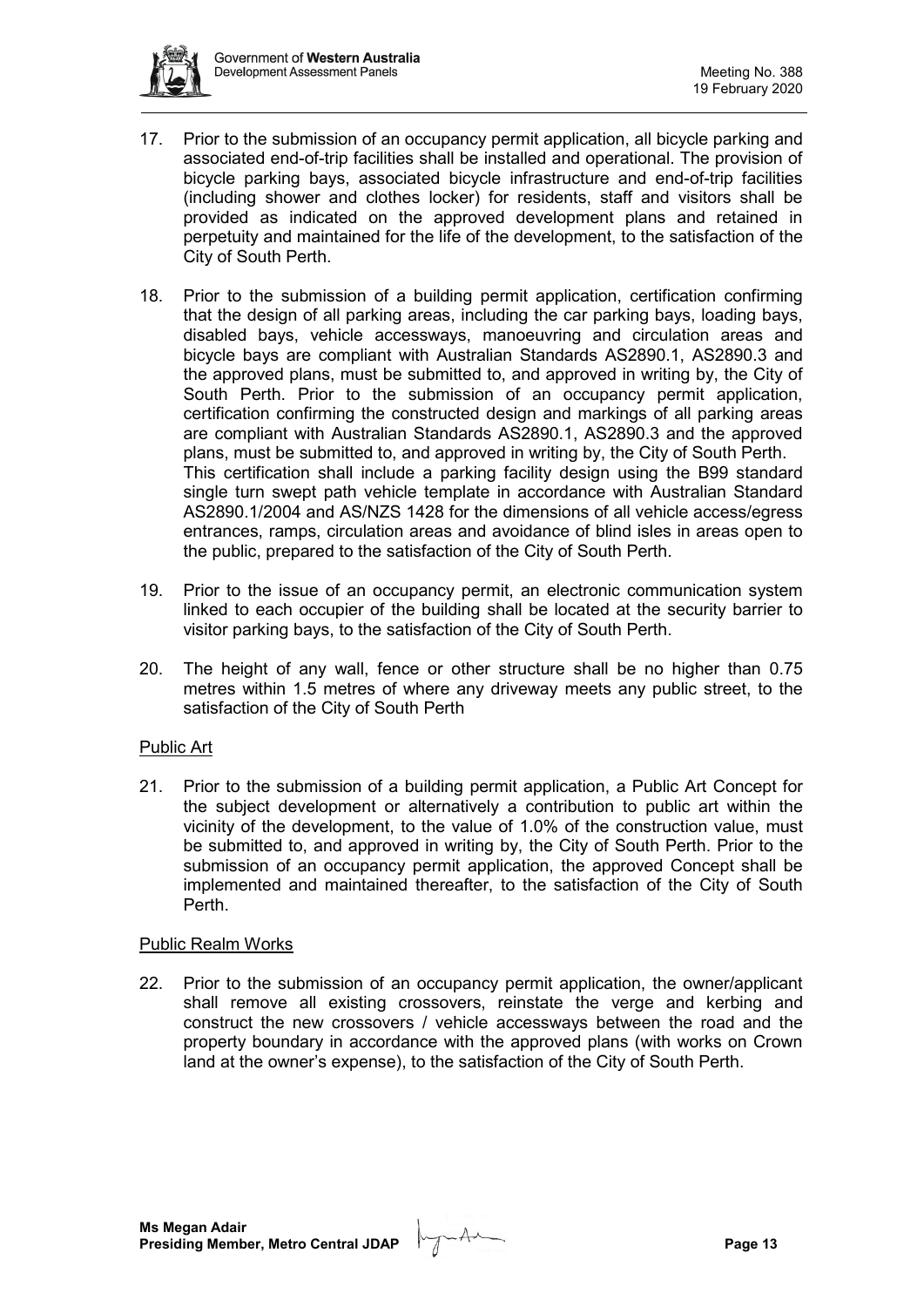

- 23. Prior to the submission of an occupancy permit application, the owner/applicant shall prepare and have approved to the satisfaction of the City of South Perth, an LED lighting plan addressing:
	- i. Carpark lighting LED lighting to the satisfaction of the City;
	- ii. Amenity All external lighting positioned so as not to adversely affect the amenity of the locality in accordance with Australian Standard AS/NZ 4282- 1997;
	- iii. Standard Any outside lighting should meet Australia Standards AS 4282-1997 for the control of obstructive effects of outdoor lighting and must not spill into any residential premises;
	- iv. Canopies Exterior lighting shall be provided under all awnings, along footpaths and walkways and at all entry locations.

### Revised Plans

- 24. Prior to the submission of a building permit application, revised plans shall be prepared incorporating the following amendments:
	- i. The corner of the 'Winter Alfresco" and corner of the 'F & B' tenancy (98m<sup>2</sup>) shall be wholly contained within the lot property boundaries.

The revisions shall be prepared to the satisfaction of the City of South Perth and incorporated into the plans submitted as part of the relevant building permit application.

#### **Sustainability**

25. The development is to achieve a 4 Star Green Star rating or the equivalent under another formally recognised ecologically sustainable rating system. At the building permit stage, the applicant is to submit a secondary sustainability report confirming the final green star strategy (or equivalent) that will guide the construction stage of the development and beyond; this report shall clearly demonstrate that a 4 Star Green Star rating or equivalent sustainable design rating is to be achieved for the development. Where relevant, elements of the sustainability report and strategy should clearly be reflected in documentation and plans submitted with the building permit application. All sustainable design features proposed in the development shall be implemented.

## Utilities and Facilities

- 26. External fixtures, such as air-conditioning infrastructure, shall be integrated into the design of the building so as to not be visually obtrusive when viewed from the street and to protect the visual amenity of residents in neighbouring properties, to the satisfaction of the City of South Perth.
- 27. External clothes drying facilities shall be screened from view from the street or any other public place.

#### Waste Management

28. The Waste Management Plan, prepared by Encycle Consulting, dated 28 January 2020 must be implemented and adhered to all times, unless otherwise approved by the City of South Perth.

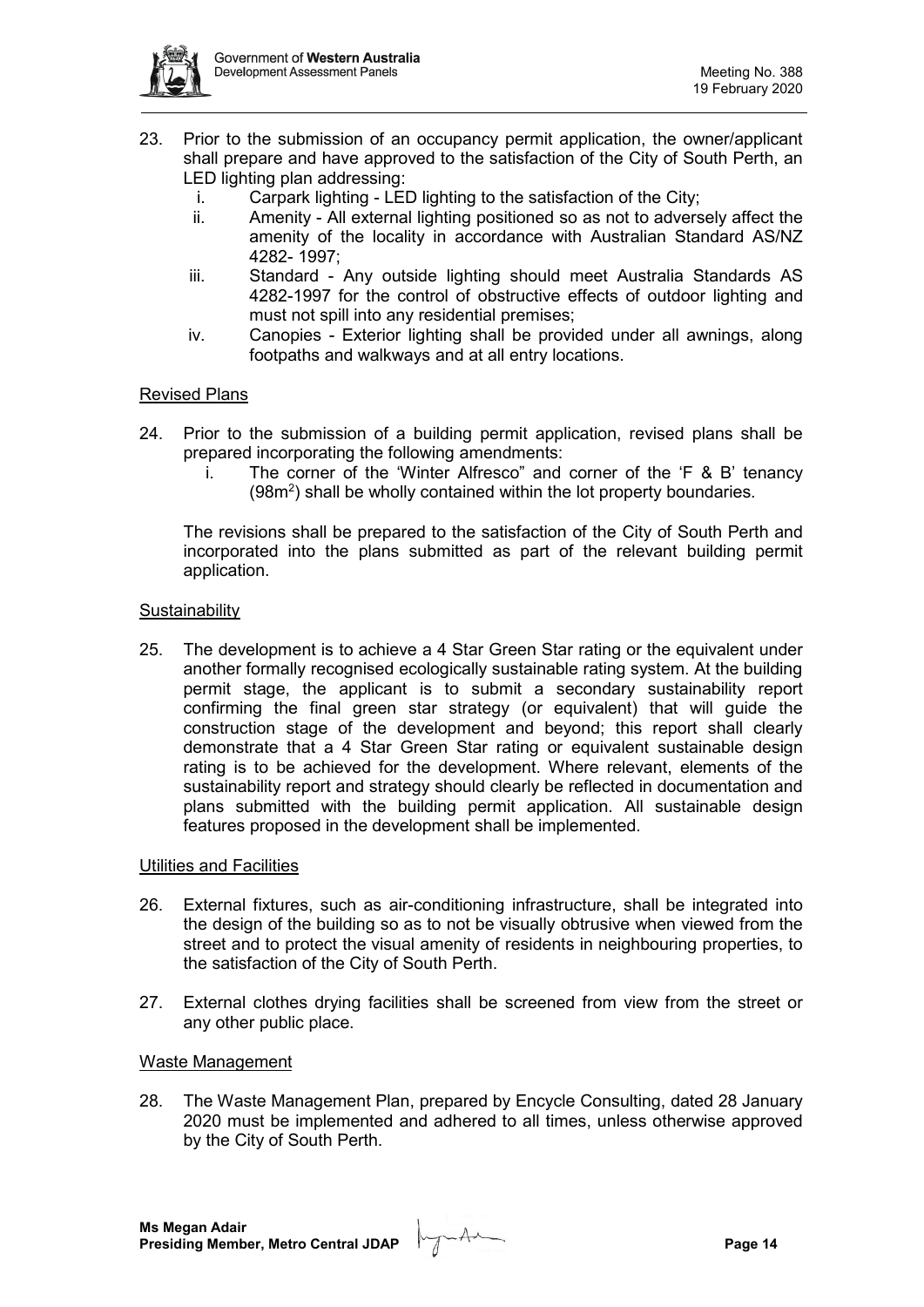

#### Water Management

- 29. In accordance with correspondence from Department of Biodiversity, Conservation and Attractions (DCBA), dated 24 January 2020 the following conditions are to be satisfied by the applicant:
	- i. At least thirty (30) days prior to the submission of an application for a building permit, the applicant shall submit a Stormwater Management Plan to the City of South Perth, on advice from the Department of Biodiversity, Conservation and Attractions.
	- ii. In the event that any dewatering is required during the construction works, the applicant shall submit a Dewatering Management Plan to the satisfaction of the Department of Biodiversity, Conversation and Attractions.

These conditions are to be met to the satisfaction of the City of South Perth on the advice of the DCBA.

#### **Advice Notes**

- 1. If an applicant or owner is aggrieved by this determination there is a right of review by the State Administrative Tribunal in accordance with the *Planning and Development Act 2005* Part 14. An application must be made within 28 days of the determination.
- 2. This is a notice of determination on application for development approval issued in accordance the Planning and Development Act 2005, the Planning and Development (Local Planning Schemes) Regulations 2015, the City of South Perth Town Planning Scheme No. 6, and related policies. It is not a building permit or an approval to carry out development under any other law. It is the responsibility of the applicant/owner to obtain any other necessary approvals, consents and licenses required under any other law, and to commence and carry out development in accordance with all relevant laws.

All other advice notes will be included in a separate letter to the applicant from the City of South Perth.

**REASON:** The Panel supported the proposal for the reasons that it represents a high quality development which complies with the maximum overall height requirements of the Scheme (current Schedule 9A requirements) and is consistent with the future vision for redevelopment in the South Perth Station Precinct, having regard to the existing and draft planning framework for this activity centre, noting that the current scheme requirements prevail over the draft scheme provisions. The minor variations to the podium height and setbacks were supported on the basis that the development satisfies the relevant guidance statements in the Scheme, noting that the adjoining building has a nil side setback to this lot boundary for an approximate height of 13m and a landmark building on this corner site will serve to define the boundary of the Mends St Sub-Precinct and provide suitable ground and lower floor land uses to assist in activating this Sub-Precinct.

**The Report Recommendation (as amended) was put and CARRIED UNANIMOUSLY.**